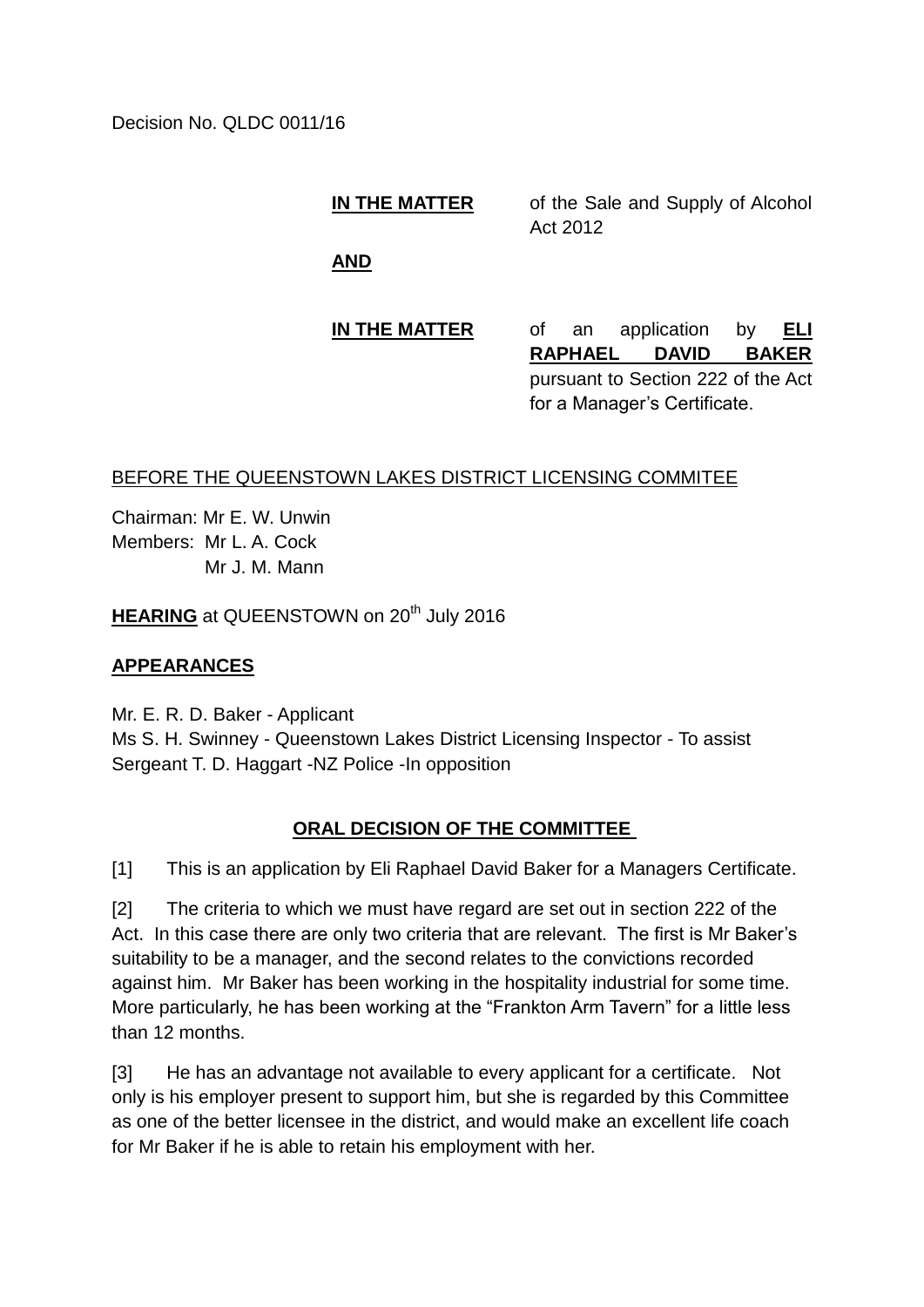[4] Mr Baker is 25 years of age. He has had an involvement with alcohol which has led him to the sort of harm described in section 4 of the Act, which states that the harm caused by excessive or inappropriate consumption of alcohol includes (inter alia) any crime, damage or disorderly behaviour. Less than four years ago, Mr Baker became involved in a series of incidents, all of which involved his intake of alcohol.

 $[5]$  On the 30<sup>th</sup> March 2012, Mr Baker was apprehended for driving with an excessive breath alcohol. His breath alcohol level was 716mg per alcohol per litre of breath. For that charge he was convicted and fined and disqualified. It is noted that he was nearly twice the legal limit.

[6] Two months later Mr Baker was involved with a shop lifting incident. He was moderately affected by alcohol at the time. He was given a pre-charge warning for shop lifting.

[7] In July 2012, Mr Baker was arrested for disorderly behaviour involving the abuse of a female passenger whom Mr Baker had just met as she was sharing a taxi. His explanation for the abuse was that he was drinking to excess. He received a diversion for that charge. Diversion is a Police initiative which enables a person who has committed an offence to be given a second chance, without having the stigma of a conviction recorded against him or her.

[8] In September 2012, Mr Baker was arrested for setting off a manual fire alarm which caused an evacuation of the building and the attendance of two fire appliances. He was said to be extremely intoxicated. As a consequence he received 6 months supervision and was ordered to undertake alcohol and drug assessment counselling and treatment. Mr Baker was treated and he although he said that the counselling was beneficial, he still continued to get into alcohol related trouble.

[9] On the  $29<sup>th</sup>$  June 2014 he was found on a roof of a commercial building. He was moderately affected by alcohol and received a pre-charged warning.

[10] Finally on the  $8<sup>th</sup>$  November 2015, Mr Baker was arrested for permitting premises to be used for cannabis. He was in a hotel room with two others. The Police had been called because of a suspected fight. Cannabis was located in the room.

[11] Although he now denies any responsibility for the offence, Mr Baker received a pre-charge warning. Included in the warning was a statement that it would be held by the Police and could be used to determine eligibility for any subsequent warnings, and may also be presented to a court in any future court proceedings.

[12] This hearing is not a court as such, but the fact remains that Mr Baker has been involved with the Police in one form or another on six separate occasions and on four occasions; he received the benefit of the doubt, and was given another